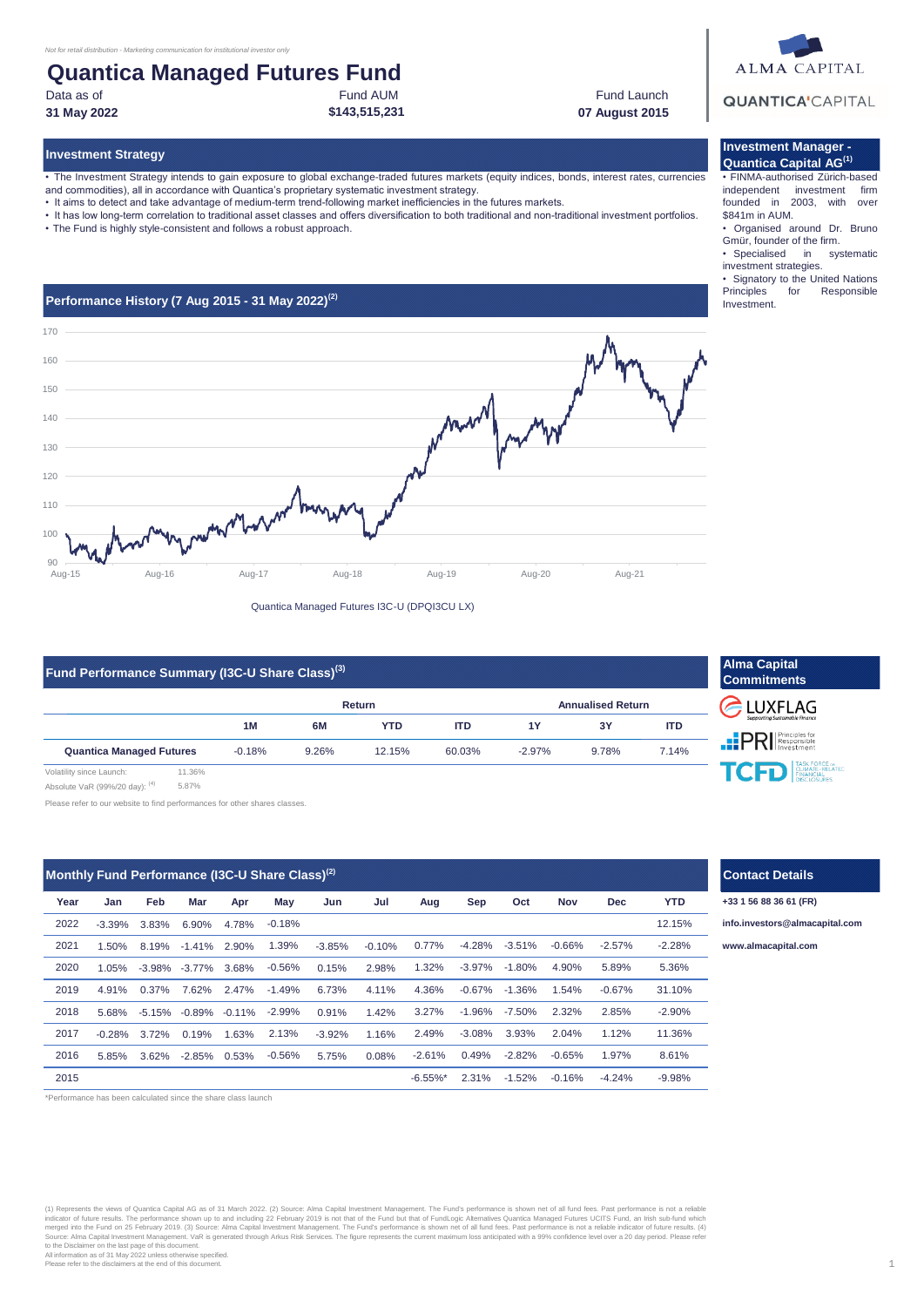#### **Quantica Managed Futures Fund** Fund AUM Data as of

**\$143,515,231 31 May 2022**

Fund Launch **07 August 2015**



**Fund Characteristics**



Bond Futures Commodity Futures FX Futures Equity Futures Interest Rate Futures

#### **Asset Class Exposure (% NAV)**

| <b>Asset Class</b>         | <b>Long Exposure</b> | <b>Short Exposure</b> |  |  |
|----------------------------|----------------------|-----------------------|--|--|
| <b>Commodity Future</b>    | 35.70                | $-0.30$               |  |  |
| Interest Rate Future       | $\blacksquare$       | $-906.65$             |  |  |
| <b>Bond Future</b>         | 0.92                 | $-87.34$              |  |  |
| <b>FX Futures</b>          | 12.20                | $-41.70$              |  |  |
| <b>Equity Index Future</b> | 0.50                 | $-40.55$              |  |  |
| Total                      | 49.33                | $-1.076.54$           |  |  |

| <b>Cash Management</b> |       |
|------------------------|-------|
|                        | % NAV |
| Sovereign Bond         | 48.85 |
| <b>Total</b>           | 48.85 |

| <b>Asset Class Exposure (USD)</b> |                      |                       |  |  |  |  |
|-----------------------------------|----------------------|-----------------------|--|--|--|--|
| <b>Asset Class</b>                | <b>Long Exposure</b> | <b>Short Exposure</b> |  |  |  |  |
| <b>Commodity Future</b>           | 51.239.394.95        | $-433.760$            |  |  |  |  |
| Interest Rate Future              | -                    | $-1.301.179.996$      |  |  |  |  |
| <b>Bond Future</b>                | 1.315.099.80         | -125.343.757          |  |  |  |  |
| <b>FX Futures</b>                 | 17.510.745.09        | $-59.844.016$         |  |  |  |  |
| <b>Equity Index Future</b>        | 724.156.78           | $-58.195.465$         |  |  |  |  |
| <b>Total</b>                      | 70,789,397           | -1.544.996.994        |  |  |  |  |

#### **Key Facts**

| alladd: Malladaddadall                    |                                                                                                    |                   |                     |                  |                   |  |  |  |
|-------------------------------------------|----------------------------------------------------------------------------------------------------|-------------------|---------------------|------------------|-------------------|--|--|--|
| <b>Issuer / Manager</b>                   | Quantica UCITS Funds SICAV / Alma Capital Investment Management                                    |                   |                     |                  |                   |  |  |  |
| <b>Fund Type</b>                          | Luxembourg UCITS SICAV                                                                             |                   |                     |                  |                   |  |  |  |
| <b>Share Classes</b>                      | $IC-U$                                                                                             | $I1C-E$           | $IC-G$              | $IC-C$           | $IO-U(6)$         |  |  |  |
| <b>WKN</b>                                | A2N4H9                                                                                             | A2N4H8            | A2N4H6              | A2N4H7           | A2N4JC            |  |  |  |
| <b>ISIN-Code</b>                          | LU1869435112                                                                                       | LU1869435039      | LU1869434818        | LU1869434909     | LU1869435468      |  |  |  |
| <b>BBG Ticker</b>                         | <b>DQMIICU LX</b>                                                                                  | <b>DPQI1CE LX</b> | <b>DPQI1CG LX</b>   | <b>DPQI1CCLX</b> | <b>DPQI3CU LX</b> |  |  |  |
| Currency                                  | <b>USD</b>                                                                                         | <b>EUR</b>        | GBP                 | CHF              | <b>USD</b>        |  |  |  |
| Management Fee p.a. <sup>(7)</sup>        | 0.95%                                                                                              | 0.95%             | 0.95%               | 0.95%            | 0.70%             |  |  |  |
| Tax d'abonnement p.a.                     | 0.01%                                                                                              | 0.01%             | 0.01%               | 0.01%            | 0.01%             |  |  |  |
| Performance Fee <sup>(8)</sup>            | 20.00%                                                                                             | 20.00%            | 20.00%              | 20.00%           | 10.00%            |  |  |  |
| <b>Initial Issue Price</b>                | € 100                                                                                              | \$100             | £100                | <b>CHF 100</b>   | \$1,000           |  |  |  |
| <b>Launch Date</b>                        | 11 April 2019                                                                                      | 18 April 2019     | 26 April 2018       | 14 June 2017     | 07 August 2015    |  |  |  |
| <b>Subscription Cut-Off</b>               |                                                                                                    |                   | 3:00 p.m. CET (T-1) |                  |                   |  |  |  |
| Valuation Day (T)                         |                                                                                                    |                   | Daily               |                  |                   |  |  |  |
| <b>NAV Publication</b>                    | Daily, published on a T+2 basis                                                                    |                   |                     |                  |                   |  |  |  |
| <b>Subscription Settlement</b>            | $T+4$                                                                                              |                   |                     |                  |                   |  |  |  |
| <b>Redemption Settlement</b>              | T+3 for USD share classes, T+4 for non-USD share classes                                           |                   |                     |                  |                   |  |  |  |
| Depositary, Administrator, Transfer Agent | RBC Investor Services Bank S.A.                                                                    |                   |                     |                  |                   |  |  |  |
| Registered Countries <sup>(9)</sup>       | Austria, Finland, France, Germany, Ireland, Italy, Luxembourg, Netherlands, Spain, Switzerland, UK |                   |                     |                  |                   |  |  |  |
| <b>SRRI</b>                               |                                                                                                    |                   | $\,$ 5 $\,$         |                  |                   |  |  |  |

(5) Source: Alma Capital Investment Management Emperient The pie chat represents the allocation of manip capital an investor would face if they were to physically replicate. Shows the New School of many and capital an inve